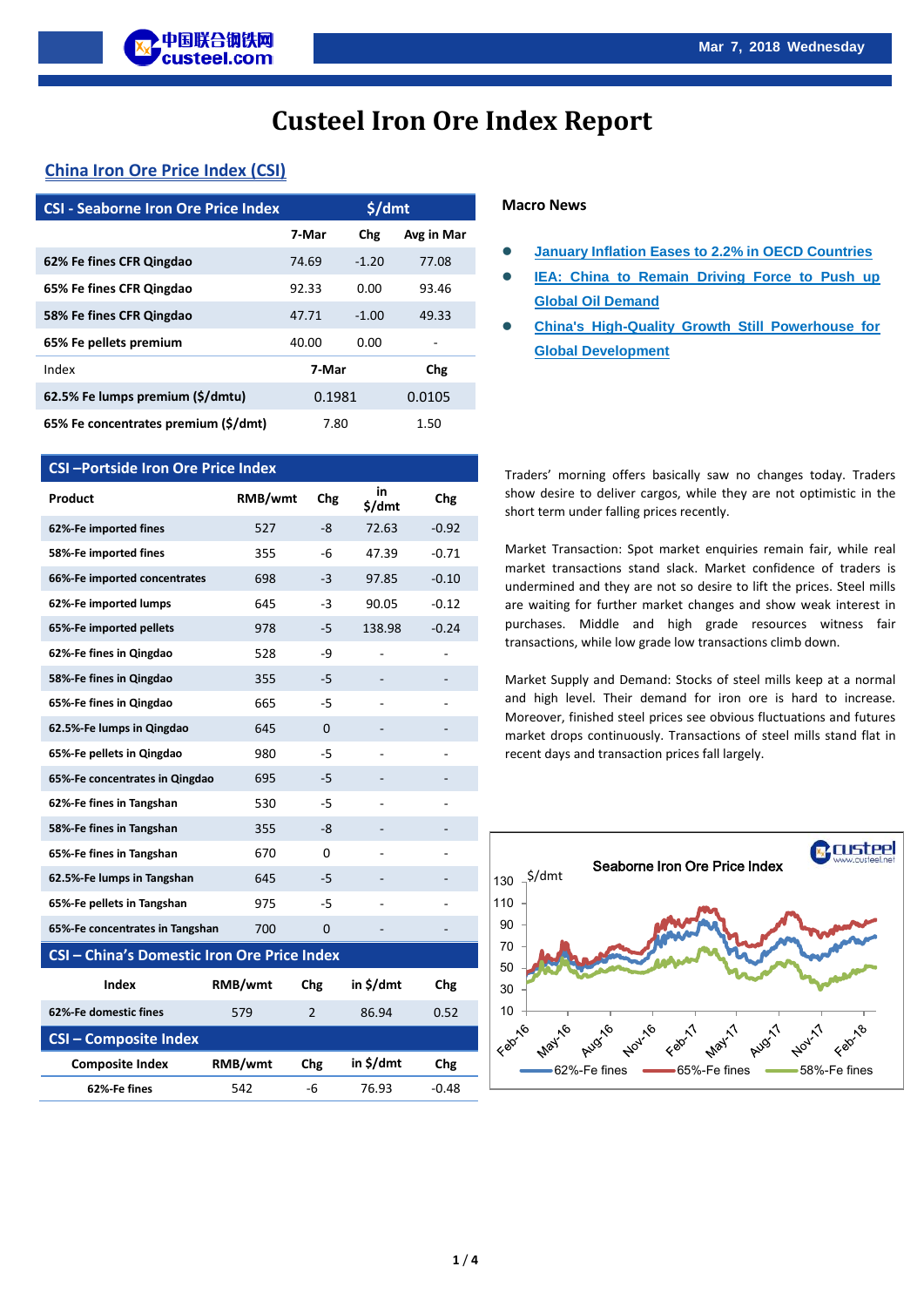#### **Transactions in Imported Iron Ore Spot Market Australian and Brazilian Iron Ore Shipment**

| <b>Products</b>   | <b>Delivery Port</b> | <b>Volume</b><br>(T) | <b>Price</b><br>(RMB/t) | Chg   |
|-------------------|----------------------|----------------------|-------------------------|-------|
| 58.3%-Fe FB fines | Jingtang             | 10000                | 357                     | $-13$ |
| 56.5%-Fe SSF      | Jingtang             | 5000                 | 320                     |       |
| 61.5%-Fe PB fines | Jingtang             | 10000                | 530                     | -5    |
| 56.5%-Fe SSF      | Caofeidian           | 5000                 | 320                     | -5    |
| 61.2%-Fe PB fines | Caofeidian           | 10000                | 530                     | $-5$  |
| 61.5%-Fe PB fines | Rizhao               | 10000                | 525                     | $-10$ |
| 61%-Fe MAC fines  | Rizhao               | 5000                 | 510                     | $-10$ |
| 61.5%-Fe PB fines | Qingdao              | 5000                 | 528                     | -7    |
| 62.5%-Fe PB lumps | Lianyungang          | 5000                 | 650                     |       |

| <b>Product</b>  | Grade<br>$(\%)$ | Qty<br>(kt) | Laycan          | Price (\$/dmt) | <b>Remark</b>    |
|-----------------|-----------------|-------------|-----------------|----------------|------------------|
| <b>PB</b> fines | 61              | 170         | Apr 4-13        | 73.42          | Rio Tinto        |
| <b>IOCI</b>     | 65              | 280         | B/L Feb 24      | 92.5           | <b>GlobleORE</b> |
| <b>BRBF</b>     | 63              | 170         | Apr<br>27-May 6 | $MM+1.85$      | <b>COREX</b>     |
| Newman<br>fines | 62.9            | 130         | Mar<br>delivery | $Platts62%+1$  | <b>COREX</b>     |



**During Mar 2-8, 2018**, Australian iron ore shipment volumes are estimated at 15.21 million tonnes, down by 0.68 million tonnes from last session. In specific, Rio Tinto will ship 5.28 million tonnes to China, down by 0.12 million tonnes. BHP will ship about 4.83 million tonnes to China, down by 0.19 million tonnes. FMG's iron ore shipment volumes to China are to hit 2.8 million tonnes, down by 0.46 million tonnes. Total shipments from Dampier port amount to 2.89 million tonnes, down by 0.31 million tonnes.

At the same time, Brazil is estimated to ship 7.91 million tonnes of iron ore through its main ports, down 0.85 million tonnes from last session. Among them, about 4.06 million tonnes are shipped to China, decreasing by 0.48 million tonnes. Vale, Brazilian largest iron ore miner, will ship 7.38 million tonnes, down by 0.58 million tonnes. Total shipments from Tubarao port will decrease to 2.34 million tonnes.

#### **Imported Iron Ore Stocks at Ports (Updated: Mar 6)**

| Port           | <b>Stocks</b> | <b>Chg</b> | <b>New</b><br><b>Vessels</b> | <b>New Vessels</b><br>(Quantity) |
|----------------|---------------|------------|------------------------------|----------------------------------|
| <b>Dalian</b>  | 4,730         | 0          | 1                            | 170                              |
| Jingtang       | 18,600        | $-300$     | 8                            | 1,600                            |
| Caofeidian     | 25,030        | $\Omega$   | 9                            | 1,610                            |
| <b>Tianjin</b> | 9,800         | $-10$      | 8                            | 1,350                            |
| Qingdao        | 19,550        | 400        | 13                           | 2,090                            |
| Rizhao         | 16,300        | 100        | 12                           | 1,680                            |
| Lianyungang    | 10,800        | $\Omega$   | 5                            | 600                              |
| <b>Beilun</b>  | 4,900         | 140        | 12                           | 1,120                            |
| Zhanjiang      | 4,170         | 0          | 6                            | 500                              |
| Fangcheng      | 4,600         | 0          | 5                            | 450                              |
| <b>Total</b>   | 118,480       | 330        | 79                           | 11,170                           |
|                |               |            |                              |                                  |

**Note: The data is published on Tuesday & Friday. Unit: kt**

# **Seaborne Market**

| Code       | <b>Index</b> | Chg   | <b>Route</b>         | <b>Type</b> | Freight $(S/t)$ | <b>Chg</b>               |
|------------|--------------|-------|----------------------|-------------|-----------------|--------------------------|
| <b>BDI</b> | 1212         | $+2$  | W. Australia-Qingdao | Capesize    | 6.614           | $+0.082$                 |
| <b>BCI</b> | 1587         | $-10$ | Tubaro-Qingdao       | Capesize    | 15.995          | $-0.16$                  |
| <b>BPI</b> | 1528         | $+26$ | Vizag - Qingdao      | Handysize   | 12.2            | $\overline{\phantom{a}}$ |
| <b>BSI</b> | 1013         | $+7$  | South Africa-Qingdao | Capesize    | 12.3            | $\overline{\phantom{a}}$ |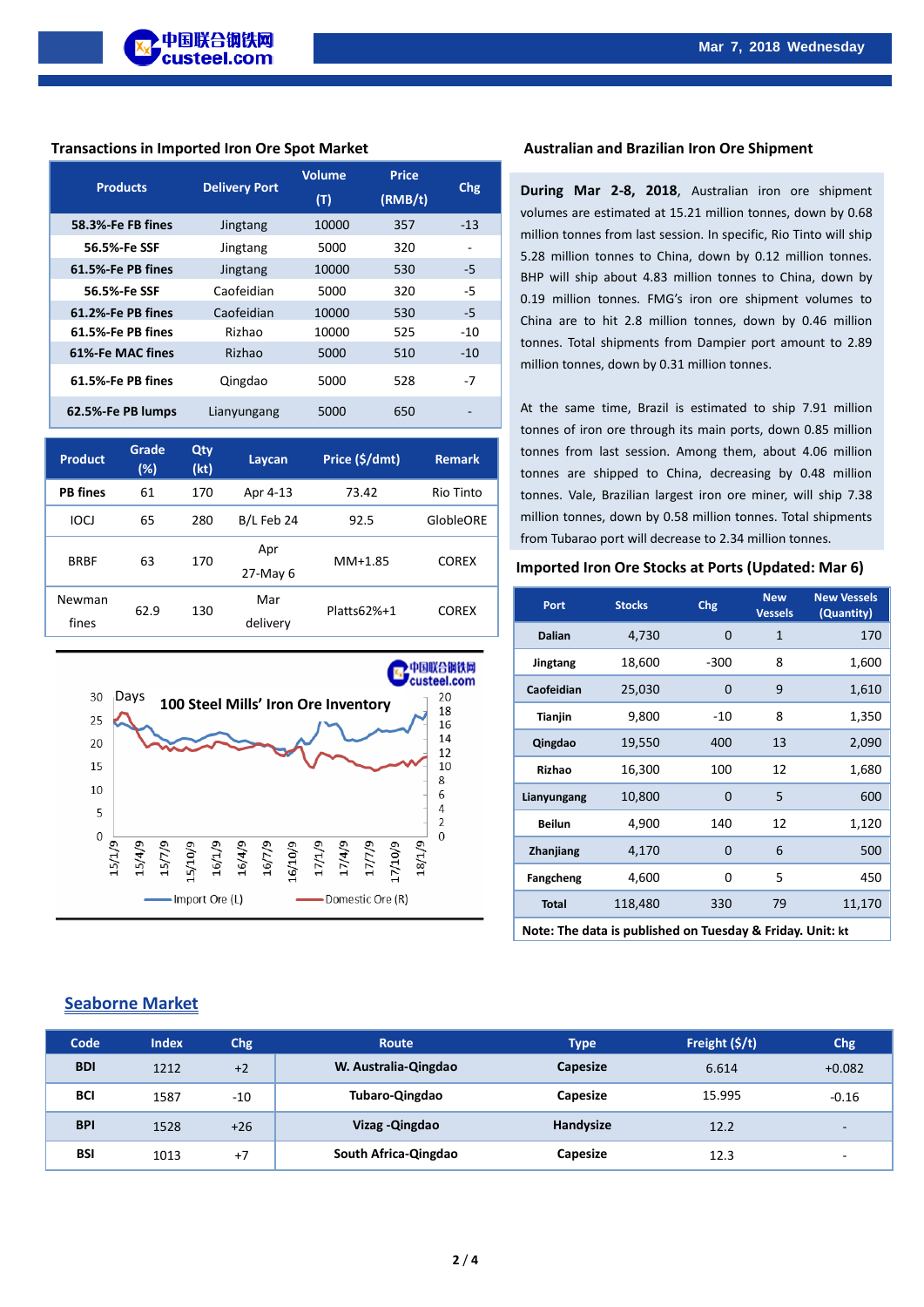## **Domestic Iron Ore Market**

| <b>Operating Rates of Domestic Iron Ore Mines (Updated on Feb 24, 2018)</b>   |                      |                        |          |  |  |
|-------------------------------------------------------------------------------|----------------------|------------------------|----------|--|--|
| Category                                                                      | <b>Samples Mines</b> | <b>Operating Rates</b> | Change   |  |  |
| Whole Nation                                                                  | 297                  | 58.67%                 | 0.31%    |  |  |
| Capacity over 1 MT                                                            | 95                   | 69.24%                 | 2.45%    |  |  |
| Capacity<br>$0.3 - 1$ MT                                                      | 137                  | 28.94%                 | $-4.94%$ |  |  |
| Capacity<br>$0.1 - 0.3$ MT                                                    | 65                   | 20.77%                 | $-3.9\%$ |  |  |
| <b>State-own Mines</b>                                                        | 49                   | 80.24%                 | 5.66%    |  |  |
| <b>Private Mines</b>                                                          | 248                  | 43.27%                 | $-3.11%$ |  |  |
| Note: All above operating rates are calculated by outputs. The statistics are |                      |                        |          |  |  |
| updated bi-weekly.                                                            |                      |                        |          |  |  |

Domestic iron ore concentrate market stays generally stable on Mar 7, with fair transactions. As prices of imported mainstream iron ore drop continuously, some miners in Northeast and Hebei province cut the concentrate prices accordingly. According to Custeel's survey, miners stopped receiving explosive charges during the two sessions. All the 28 non-state-owned enterprises in Chaoyang City, Liaoning Province suspended production, involving 13 million tonnes on concentrate production capacity. Production of mines in Dai County, Shanxi Province were also affected, while local processing plants operated as normal. In addition, the blasting and processing operations in Qian'an and Qianxi of Hebei province were also stopped. Other regions were less affected or unaffected. Tangshan's billet price remains at RMB3,700/tonne.

# **Steel Market**

| <b>Futures &amp; Steel Spot Market</b> |                      |       |        |  |
|----------------------------------------|----------------------|-------|--------|--|
| <b>Product</b>                         | <b>Specification</b> | Price | Chg    |  |
| <b>Iron Ore Futures</b>                | 11805                | 517.5 | $-2.5$ |  |
| <b>Rebar Futures</b>                   | rb1805               | 3890  | $-64$  |  |
| <b>Billet in Tangshan</b>              | 150*150/Q235         | 3700  | $\sim$ |  |
| <b>Rebar in Hangzhou</b>               | Φ25/HRB400           | 4040  | $-40$  |  |
| <b>HRC</b> in Shanghai                 | 5.5*1500*C/Q235B     | 4100  | $-20$  |  |

**Note: Rebar means the rebar futures listed in Shanghai Futures Exchange; Iron Ore means the iron ore futures listed in Dalian Commodity Exchange; The iron ore and rebar prices in futures market refer to closing price. Unit: RMB/tonne**

China's rebar and wire rod market continued to decline today. The average rebar price in key cities was RMB4183/tonne, down by RMB20/tonne against yesterday. In East China, the market demand still missed expectation today. According to relative staff on construction site, due to the construction commencement date was late, the demand will remain weak in a short term. As for the market in North China, rebar and wire rod prices in Beijing remained in poor performance today with the market price dropping RMB30/tonne accumulatively. it was observed that markets in Beijing and Tianjin showed slight downtrend respectively due to the fact that current price was very close to cost price, leaving traders unwilling to take risks. Therefore, the price will remain fluctuating within a narrow range recently.

### **Billet Market**



Tangshan's steel market went weak with declining transactions today. Partial billet mills in Qian'an lifted the price by RMB10/tonne, leading to the spot billet quotes hiked to RMB3780-3800/tonnes. While the downstream finished steel prices went up slightly with normal transactions. In the afternoon, traders' optimistic attitude toward the market was struck severely as billet price was down to RMB3720-3730/tonne, because of the drops of finished steel prices affected by the declining futures market. Currently, although the short-term demand is recovering, the spot price is stick to the futures trend recently. If the futures market remains the downtrend in the coming 2 working days, Tangshan's billet price will follow the trend as well, and vice versa.